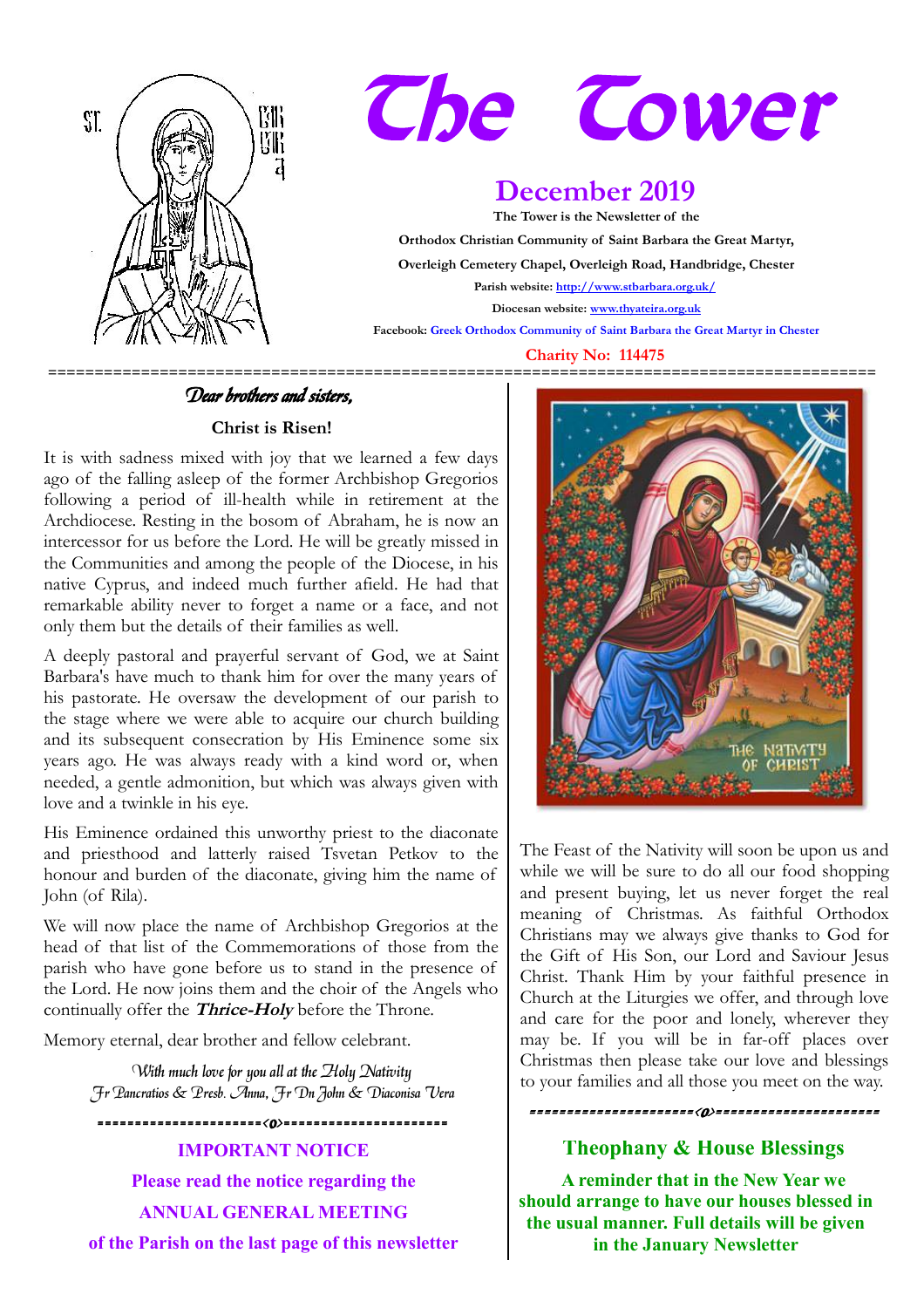# **Principal Services for December**

| 1 <sup>st</sup>  | <b>Sunday</b>            | 10.00am            | <b>Matins</b>                          |                                                                           |
|------------------|--------------------------|--------------------|----------------------------------------|---------------------------------------------------------------------------|
|                  |                          | 11.00am            | <b>Divine Liturgy</b>                  | Holy Apostle Saint Andrew the First Called (from $30th$ )                 |
| 4 <sup>th</sup>  | Wednesday 11.00am        |                    | <b>Divine Liturgy</b>                  | Saint Barbara the Great Martyr, our Patroness                             |
| 5 <sup>th</sup>  | Thursday                 | 6.30 <sub>pm</sub> | Vespers                                | Saint Nicholas the Wonderworker                                           |
| 7 <sup>th</sup>  | Saturday                 | 5.30 <sub>pm</sub> | Vespers                                |                                                                           |
| 8 <sup>th</sup>  | <b>Sunday</b>            | 10.00am            | <b>Matins</b>                          |                                                                           |
|                  |                          | 11.00am            | <b>Divine Liturgy</b>                  | St Barbara the Great Martyr (from $4^{th}$ )                              |
|                  |                          |                    |                                        | Followed by a Fasting Lunch                                               |
| 11 <sup>th</sup> | Wednesday                | 6.30 <sub>pm</sub> | Vespers                                | St Spyridon the Wonderworker, Bishop of Trimythous                        |
| 14 <sup>th</sup> | Saturday                 | 5.30pm             | Vespers                                |                                                                           |
| 15 <sup>th</sup> | <b>Sunday</b>            | 10.00am            | <b>Matins</b>                          |                                                                           |
|                  |                          | 11.00am            | <b>Divine Liturgy</b>                  | <b>Sunday of the Holy Forefathers</b>                                     |
| 18 <sup>th</sup> | Wednesday                | 6.30 <sub>pm</sub> | Vespers                                | Martyr Boniface at Tarsus in Cilicia                                      |
| $21^{st}$        | Saturday                 | 5.30pm             | Vespers                                |                                                                           |
| 22 <sup>nd</sup> | <b>Sunday</b>            | 10.00am            | <b>Matins</b>                          |                                                                           |
|                  |                          | 11.00am            | <b>Divine Liturgy</b>                  |                                                                           |
| 24 <sup>th</sup> |                          | 10.00am            |                                        | Sunday before the Nativity; All the Righteous before God                  |
|                  | Tuesday                  |                    | <b>Royal Hours</b>                     |                                                                           |
|                  |                          | 1.00 <sub>pm</sub> | <b>Vesperal Liturgy of Saint Basil</b> |                                                                           |
| 25 <sup>th</sup> | Wednesday 10.00am        |                    | <b>Matins</b>                          |                                                                           |
|                  |                          | 11.00am            | <b>Divine Liturgy</b>                  | The Nativity of our God and Saviour Jesus Christ                          |
| 28 <sup>th</sup> | Saturday                 | 5.30 <sub>pm</sub> | Vespers                                |                                                                           |
| 29 <sup>th</sup> | <b>Sunday</b>            | 10.00am            | <b>Matins</b>                          |                                                                           |
|                  |                          | 11.00am            | <b>Divine Liturgy</b>                  | The Holy Righteous Ones; The Holy Innocents                               |
|                  |                          |                    |                                        | <b>Principal Services for January 2020</b>                                |
|                  |                          |                    |                                        |                                                                           |
| 1 <sup>st</sup>  | <b>Wednesday 11.00am</b> |                    |                                        | Divine Liturgy of Saint Basil – Feast of the Circumcision                 |
|                  |                          |                    | <b>Cutting of the Vasilopitta</b>      |                                                                           |
| $3^{\text{rd}}$  | Friday                   | 11.00am            | Royal Hours                            |                                                                           |
| 4 <sup>th</sup>  | Saturday                 | 11.00am            | Divine Liturgy                         | Sobor of the Seventy Disciples                                            |
|                  |                          | 5.30pm             | Vespers                                |                                                                           |
| 5 <sup>th</sup>  | Sunday                   | 10.00am            | <b>Matins</b>                          |                                                                           |
|                  |                          | 11.00am            | <b>Divine Liturgy</b>                  | <b>Hieromartyr Theopemptus of Nicomedia</b>                               |
| 6 <sup>th</sup>  | <b>Monday</b>            | 11.00am            |                                        | Divine Liturgy of Saint Basil, followed by the Outdoor Blessing of Waters |
|                  |                          |                    |                                        | when we visit the river Dee at Eccleston                                  |
| 8 <sup>th</sup>  | Wednesday                | 6.30 <sub>pm</sub> | Vespers                                | Monk-Martyr Polyeuktos of Meletina                                        |
| 9 <sup>th</sup>  | Thursday                 | 6.30 <sub>pm</sub> | Vespers                                | Saint Gregory of Nyssa                                                    |
| 11 <sup>th</sup> | Saturday                 | 5.30pm             | Vespers                                |                                                                           |
| 12 <sup>th</sup> | <b>Sunday</b>            | 10.00am            | <b>Matins</b>                          |                                                                           |
|                  |                          | 11.00am            | <b>Divine Liturgy</b>                  | Virgin-Martyr Tatiana of Rome                                             |
| $15^{\text{th}}$ | Wednesday                | 6.30 <sub>pm</sub> | Vespers                                | Chains of the Apostle Peter                                               |
| $16^{\text{th}}$ | Thursday                 | 6.30 <sub>pm</sub> | Vespers                                | Saint Anthony the Great                                                   |
| $18^{\text{th}}$ | Saturday                 | 5.30pm             | Vespers                                |                                                                           |
| 19 <sup>th</sup> | <b>Sunday</b>            | 10.00am            | <b>Matins</b>                          |                                                                           |
|                  |                          | 11.00am            | <b>Divine Liturgy</b>                  | St Mark, Archbishop of Ephesus, Defender of the Faith                     |
| 22 <sup>nd</sup> | Wednesday                | 6.30pm             | Vespers                                | Hieromartyr Clement, Bishop of Ancyra                                     |
| 24 <sup>th</sup> | Friday                   | 6.30 <sub>pm</sub> | Vespers                                | Saint Gregory Nazianzus, Archbishop of Constantinople                     |
| $25^{\text{th}}$ | Saturday                 | 5.30pm             | Vespers                                |                                                                           |
| 26 <sup>th</sup> | <b>Sunday</b>            | 10.00am            | <b>Matins</b>                          |                                                                           |
|                  |                          | 11.00am            | <b>Divine Liturgy</b>                  | <b>St Xenophon and family</b>                                             |
|                  |                          |                    |                                        |                                                                           |
| 29 <sup>th</sup> | Wednesday                | 6.30 <sub>pm</sub> | Vespers                                | Sobor of the Ecumenical Teachers                                          |

**++++++++++++++++++++**

The domestic church, which is such an important element of the Orthodox Christian tradition, can not be developed in a family where meals, prayers, and social life are all in separate parts of the house." +Abbot Tryphon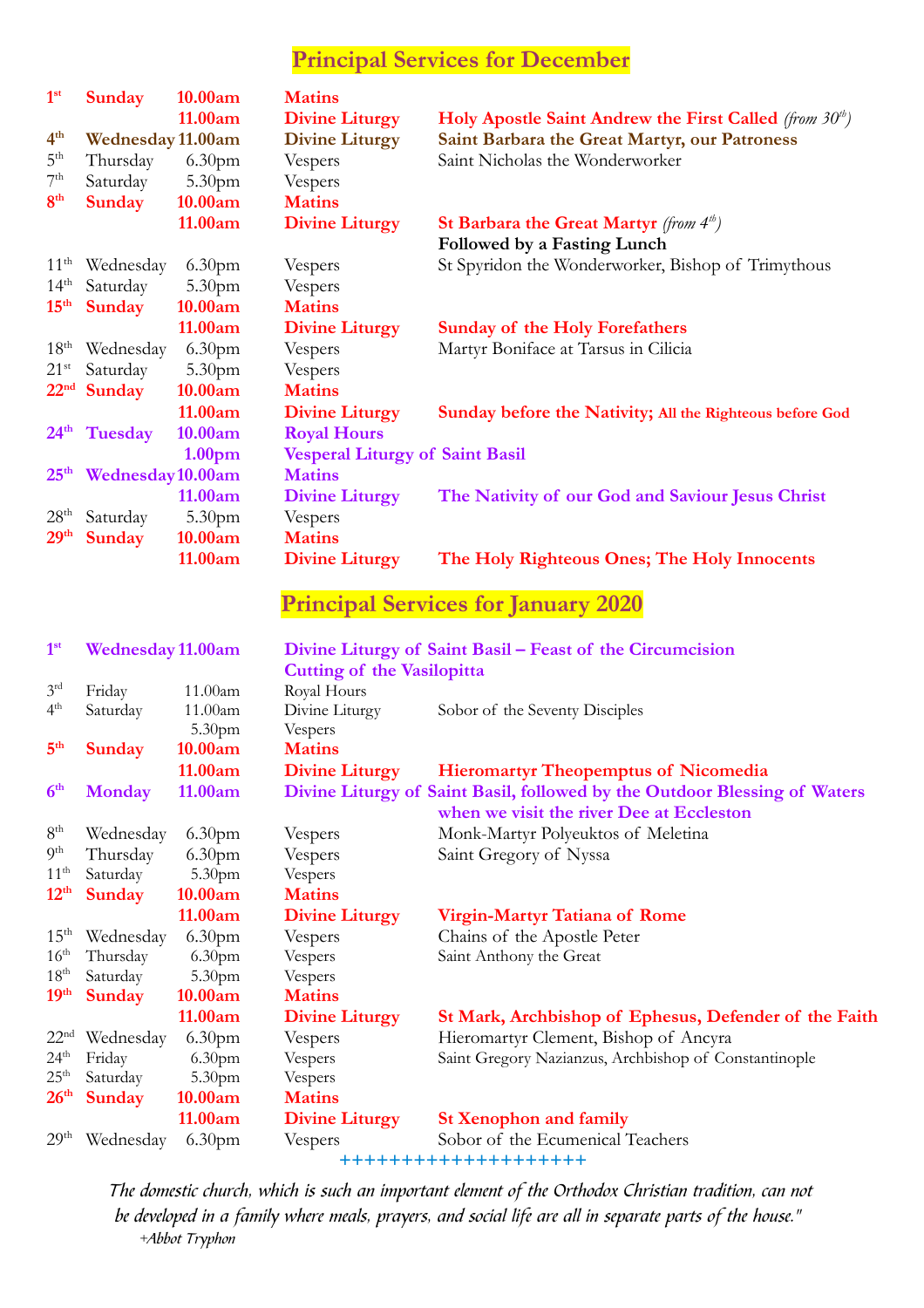## **THE RICH TRAVELER**

*By Archimandrite Seraphim Aleksiev*

Into a remote and beautiful mountain village came an unusual stranger for his summer vacation. He was a very rich man. He was travelling alone, and, being quite tired, he wanted to find a place to stay and rest. He had the intention of rewarding the people who could give him a quiet and pleasant stay. Since he had countless riches, he wanted to give his cordial hosts a present that they had never even dreamed of.

He saw what seemed to be a beautiful house situated on a wonderful spot and decided to ask for shelter there. He knocked on the door, but when it was opened and he was invited to come in, he instinctively shrank away. An unbearably foul-smelling air reached him from inside. What was the matter? The home of these people and their pigsty were under the same roof. Without even mentioning the reason for his visit, the traveller excused himself and went back out into the yard.

He went along the clear river which was running through the village. Close by was another beautiful, newly built house which attracted his attention, and he decided to knock at its door. However, the owner of this home was a very cruel man. When he saw a stranger approaching the gates, he set his dogs on him and did not even let him come into his yard.

The traveller sought shelter in a third house as well. The people there invited him kindly, and he went inside. But after he saw that everything in this home was lying around in disorder, covered with dust and soot, and buried in waste and cobwebs, he decided that he would not be able to find the longed-for peace.

By that time, he was so tired that he decided to stay in the next, fourth house no matter what its condition. But there, besides the untidiness and the dirt, he noticed something else. There were signs of bedbugs on the walls, and he could not stand the parasites. Also, fleas crawled all over him, so he hurried to get out of there, too.

In this way he went about the whole village, but he could not find a clean home where he could rest peacefully. He wondered how these people, who lived in such a beautiful mountain country, could abandon their houses so. A small river ran through the village. Creeks spouted out from many places in the steep and curvy streets. In the square and in other places in the village there were spouts and fountains from which abundant water gushed out. It was clear to the traveller that the filth in the village houses was due not to the lack of water, but exclusively to the negligence of the owners.

At the end of the village, exhausted, he dropped by a small house in which, as it turned out, lived a good housewife. There he was met with great cordiality and with friendly, smiling faces. The moment he entered one of the rooms, he noticed that everything there was shining with cleanliness. There were no cobwebs in the corners. The boards of the floor were recently cleaned. The air in the room was fresh. It was evident that the fragrance of the near fields and forests was often allowed to come into this house through the open windows.

The traveller sighed with relief and stayed in this home. At last he had found a quiet, pleasant place to rest. It was there that he left his magnificent gift.

Dear readers, have you asked yourselves: if our Saviour were to come, He Who is bringing the greatest gift--His heavenly grace with which He makes our souls happy and saves them--and if He were to seek a shelter for Himself in our souls, where could He find a place fit for rest? Saint Macarius of Egypt says: *Just as God has created the body and the soul of man to inhabit, so He has created the body and the soul of man to be His abode, that is why the Apostle says, His "house we are* (Hebrews 3:6).

Jesus Christ, this wondrous Heavenly Guest, often comes among us and wishes to enter under the roof of our soul. He appears among us through the unfathomable mystery of Holy Communion. He knocks on every door, longs to come into every home, desires to talk with every heart, wants to make every believing soul happy and to give it his heavenly gift.

But how do we meet Him? Can He stay in each one of us as He would like to?

Here is a man approaching Holy Communion and inviting the Lord into the hidden room of his heart: *Come, Lord Jesus, and settle in me!* he whispers in his prayers before Communion. *Come under my roof, in the home of my soul; come in, please! I will open the doors of my heart! Settle in me!*

But Jesus Christ draws back with disgust from these hospitably opened doors! Such an unbearable spiritual stench is coming from the inside! There it stinks of debauchery and malice, of avarice and envy, of pride and selfishness...And the heavenly Guest draws back. He cannot enter such a home, where the man and the demons--these spiritual pigs--are co-existing under the same roof...

...We are all more or less unworthy of the Redeemer coming from heaven. But here, He is knocking on our doors (cf. Revelation 3:20). He Himself longs to come into us, because we are created for Him and without Him we are infinitely unhappy. He is coming to bring His Heavenly Gift to everyone.

Is there a way for us to become worthy of Him again? With great joy we must say: There is! This way is Confession! Through Confession, when it is sincere, deep, and involves disgust with oneself and a desire to start a new life, the room of the heart is thoroughly cleaned from all the waste of the sins. Through Confession, the demons, these deadly parasites in the heart, are chased away. Through Confession, the windows of the soul are opened for the fragrance and the freshness of God's grace to come through them. Through Confession, all confused thoughts and ideas, all chaotic feelings and desires of the heart are once again put in order. At last, through Confession the soul is adorned, so that it becomes fit to accept the Most Marvellous Guest-- Jesus Christ. Amen.

*The Forgotten Medicine. The Mystery (Sacrament) of Repentance.*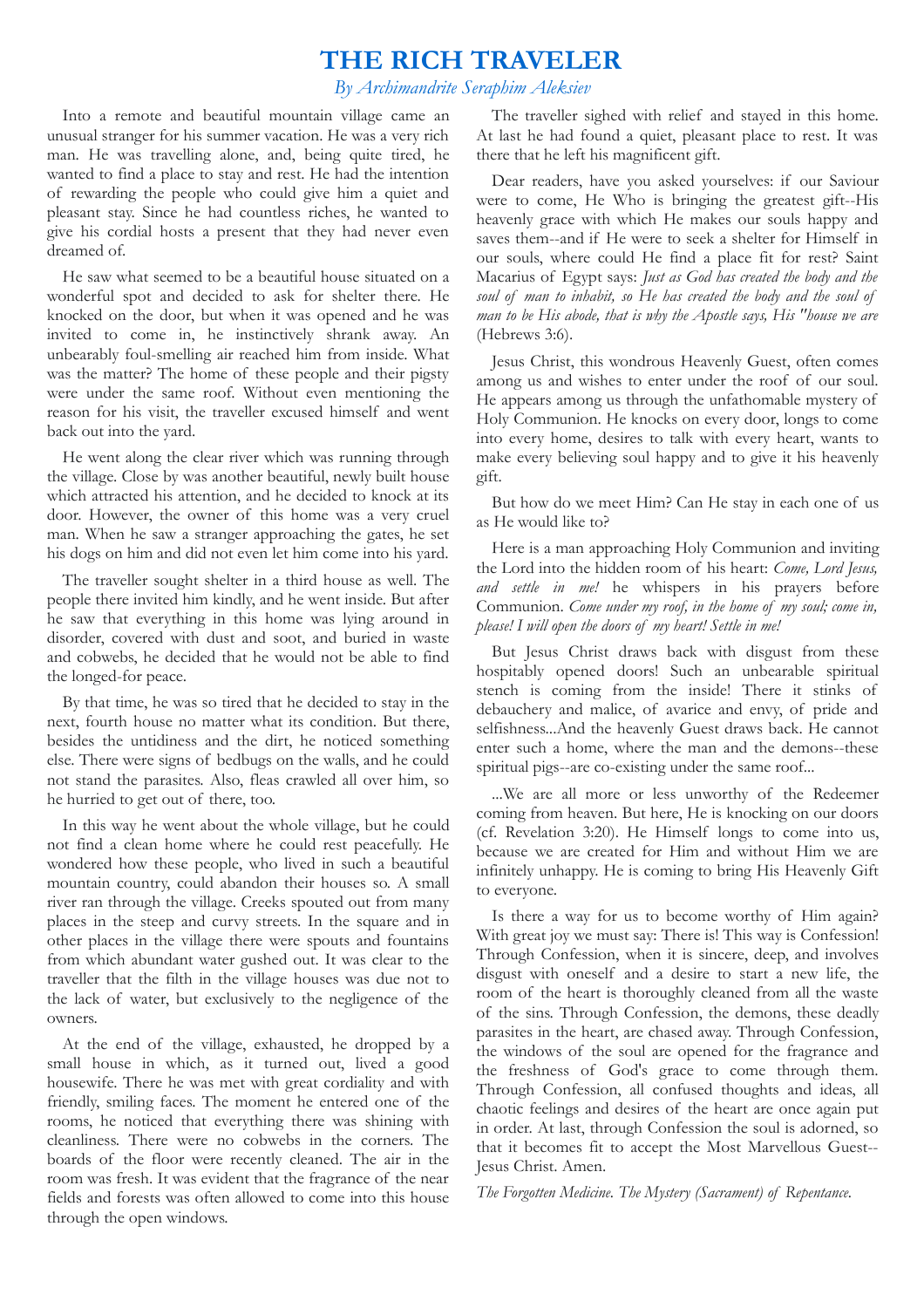# *A Scripture Reading Calendar for December*

| 1  | Fast***              | Ephesians 2:14-22              | Luke 18:35-43           | St Castritian, Bishop of Milan (137)                                                    |
|----|----------------------|--------------------------------|-------------------------|-----------------------------------------------------------------------------------------|
| 2  | $Fast***$            | 2 Thessalonians 1:1-10         | Luke 20:27-44           | Virgin-Martyr Bibiana, at Rome (c362)                                                   |
| 3  | Fast***              | 2 Thessalonians 1:10-2:2       | Luke 21:12-19           | St Lucius, founders of the dioceses of London and Llandaff (2 <sup>nd</sup> C)          |
| 4  | $Fast***$            | 2 Thessalonians 2:1-12         |                         | Luke 21:5-8a,10-11,21-24 Deacon Felix of Milan, later to become Bishop of Bologna (429) |
| 5  | Fast***              | 2 Thessalonians 2:13-3:5       | Luke 21:28b-33          | The 12 Martyrs of Numidia, Julius & others, under Diocletian (302)                      |
| 6  | Fast**               | 2 Thessalonians 3:6-18         | Luke 21:37-22:8         | St Gertrude the Elder, Abbess of Hamaye, Douai (France, 649)                            |
| 7  | Fast***              | Galatians 1:3-10               | Luke 13:19-29           | Bishop Urbanus of Teano, Confessor (Campania, Italy, c356)                              |
| 8  | $Fast***$            | Ephesians 4:1-7                | Luke 13:10-17           | St Eucharius, first Bishop of Trier (Germany, c250)                                     |
| 9. | Fast***              | 1 Timothy 1:1-7                | Mark 8:11-21            | Virgin-Martyr Valerie of Aquitane, beheaded (Limoge 1st/3rdC)                           |
|    | $10$ Fast***         | 1 Timothy 1:8-14               | Mark 8:22-26            | Virgin-Martyr Eulalia of Barcelona, burned under Diocletian (c295)                      |
|    | 11 Fast              | 1 Timothy 1:18-20; 2:8-15      | Mark 8:30-34            | Martyr Eutychius at Méridia or Cádiz (Spain 4thC)                                       |
|    | 12 Fast**            | 1 Timothy 3:1-13               | Mark 9:9-15             | Martyr Synesius, beheaded for refusing to sacrifice to idols (Rome 275)                 |
|    | 13 Fast              | 1 Timothy 4:4-8,16             | Mark 9:33-41            | Martyr Antiochus of Sulcis, under Hadrian (Sardinia, c110)                              |
|    | 14 Fast**            | Galatians 3:8-12               | Luke 14:1-11            | Martyrs Justus & Abundius (Spain, 283)                                                  |
|    | $15$ $\rm Fast^{**}$ | Ephesians 5:8b-19              | Lk 14:16-24, Matt 22:14 | St Valerian, Bishop of Abbenza (North Africa, 457)                                      |
|    | 16 Fast              | 1 Timothy 5:1-10               | Mark 9:42-10:1          | The many Women Martyrs of N-W Africa under Hunneric (482)                               |
|    | 17 Fast              | 1 Timothy 5:11-21              | Mark 10:2-12            | St Maxentiolus, disciple of St Martin of Tours (5 <sup>th</sup> C)                      |
|    | 18 Fast              | 1 Timothy 5:22-6:11a           | Mark 10:11-16           | Martyr Moses, in North Africa, under Decius (c250)                                      |
|    | 19 Fast              | 1 Timothy 6:17-21              | Mark 10:17-27           | St Fausta of Sirmium, mother of St Anastasia of Sirmium (Serbia, 3rdC)                  |
|    | 20 Fast**            | 2 Timothy 1:1,2,8-18           | Mark 10:24-32           | Bishop Ursicinus of Cahors (France, c585)                                               |
|    | 21 Fast**            | Galatians 3:8-12               | Luke 13:18-29           | Bishop Honoratus of Toulouse, born in Spain (France 3rdC)                               |
|    | 22 Fast**            | Hebrews 11:9-10,32-40          | Matthew 1:1-25          | 30 Holy Martyrs of Rome (c303)                                                          |
|    | 23 Fast              | 2 Timothy 2:20-26              | Mark 9:42-50, 10:1      | Virgin-Martyrs Victoria & Anatolia (Rome, 250)                                          |
|    | 24 Fast              | Hebrews 1:1-12                 | Luke 2:1-20             | Martyr Lucian & those with him at Tripoli (N Africa, c3rdC)                             |
|    |                      | 25 Fastfree Galatians 4:4-7    | Matthew 2:1-12          | St Eugenia of Rome (c258)                                                               |
|    |                      | 26 Fastfree Hebrews 2:11-18    | Matthew 2:13-23         | St Dionysios, Bishop of Rome (268)                                                      |
|    |                      | 27 Fastfree Acts 6:8-7:5,47-60 | Matthew 21:33-42        | St Fabiola, patrician of Rome, tireless worker of charity (399)                         |
|    |                      | 28 Fastfree Ephesians 1:16-23  | Luke 14:22-30           | Martyrs Castor, Victor & Rogatian (North Africa, c3rdC)                                 |
|    |                      | 29 Fastfree Galatians 1:11-19  | Matthew 2:13-23         | Bishop Trophimus of Arles (France, c280)                                                |
|    |                      | 30 Fastfree 2 Timothy 2:20-26  | Mark 12:13-17           | Bishop Liberius of Ravenna (Italy, c200)                                                |
|    |                      | 31 Fastfree 2 Timothy 3:16-4:4 | Mark 12:18-27           | Virgin-Martyr Columba martyred at Sens, who fled from Spain (273)                       |
|    |                      |                                |                         | * Wine is allowed on this day                                                           |
|    |                      |                                |                         | ** Wine $\mathcal{O}$ Oil are allowed on this day                                       |

\*\**\* Fish, Wine & Oil are allowed on this day* 

**Sundays are shown in Bold**

† Note there are more readings on certain days - If you have no other Calendar, the Diocesan Hemerologion serves as a guide. Alternatively search the internet and download **Menologion 3.0** - a useful perpetual calendar **-------------------------------------------------------------------------------------------------------------------------------------**

## **Some Further Thoughts on the Life and Traditions of our Church**

#### **On Entering and Leaving the Church**

It is a good practice to develop a routine when approaching the church whether for worship or private prayer. Such a practice helps us to enter the church and approach the Lord in a spiritual frame of mind putting away all unnecessary worldly concerns.

On approaching, or passing, the church: to make the sign of the cross and say: Lord, have mercy! When we enter the Narthex we take (and pay for) our candles and venerate the icon(s) there in the Narthex.

We should always try to follow the same pattern of making the sign of the cross twice, kissing the icon and signing ourselves for the third time.

When we enter the Nave to approach and venerate the icon of Christ in the same manner; then the icon of

the Theotokos, that of the Baptist and then that of Saint Barbara (the icon of the Dedication) and then to go to the icon in the middle of the church which is normally of the Feast or day being commemorated.

We then light our candles both for the living and the departed whom we wish to remember, or for any other intention. Finally we take our place for worship quietly and without fuss, or in talking to others present (We should keep conversation for when the Liturgy is over!).

On leaving the church it is good to venerate the icons again (unless we have received Communion – the greater blessing) and take with us all the blessings we have received and keep them with us for the entire week of until we are next coming to the church.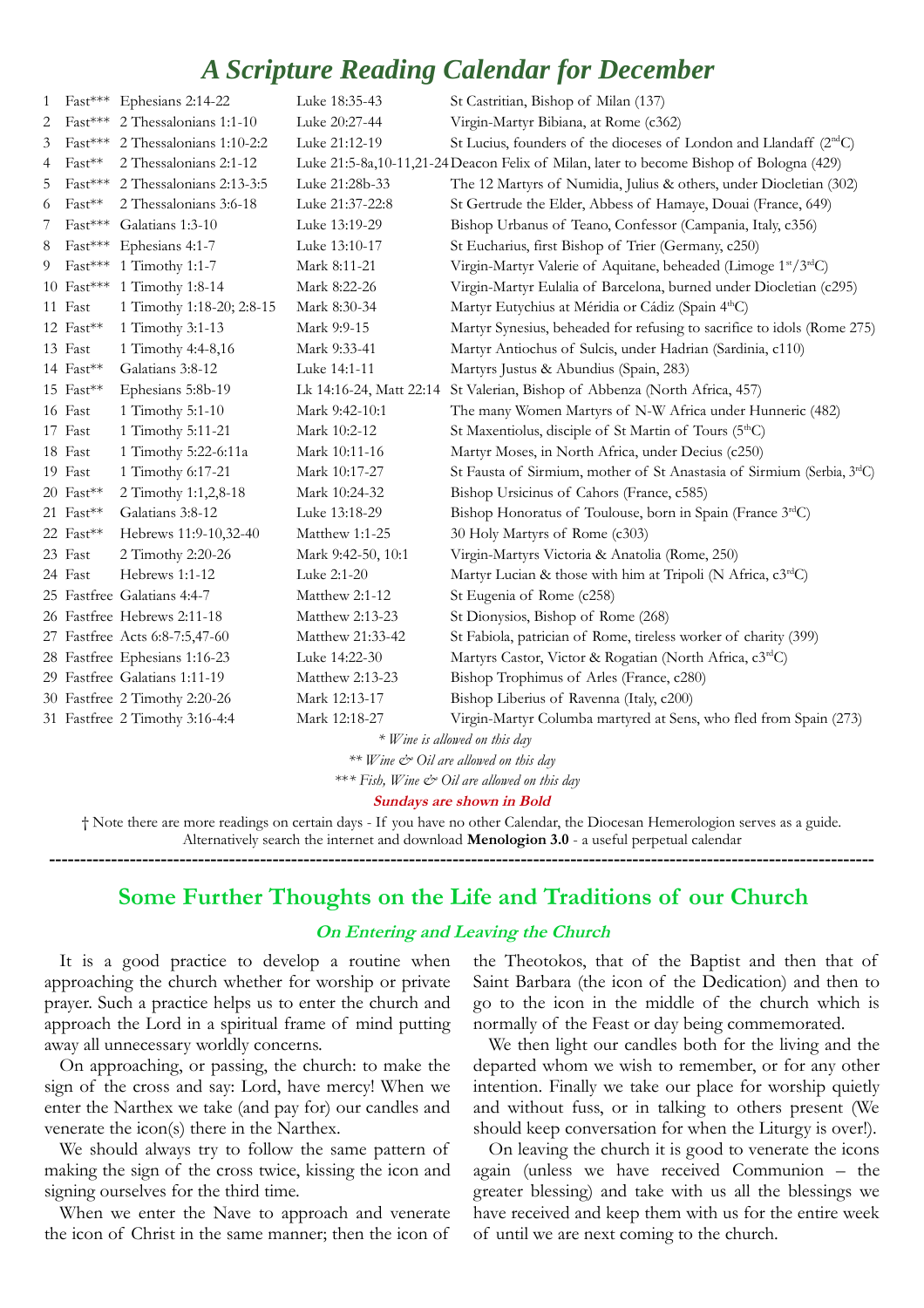## **A Preparation for Confession by St. John of Kronstadt**

*The following is an aid, a guide only, as to how we may prepare ourselves to face the Lord Jesus Christ when we come to stand before His icon in church. It is NOT a substitute or a 'get-out' to voicing our sins in the Sacrament of Repentance. Before the Icon, we are truly asking for God's forgiveness for those sins we have committed and which we resolve not to repeat, leaving nothing out. Only 'I' know what sins are lurking within me and that my desire to be rid of them is true and honest.* 

*Having considered those sins that our conscience reproaches us for, it is often helpful to write them down to aid us in our confession. Should we do so, it is essential to keep those notes safe and destroy them after making our confession.*

*Once the priest has exclaimed the words of forgiveness and with a heart cleansed of sin we may be blessed to approach the Holy Mystery of the Body and Blood of Christ which we, like the early Christians, should receive frequently – not just at Christmas and Easter. Remember the words of the priest as he offers you the precious Body and Blood: '… for the health of soul and body …' – my health, my soul, my body.*

I, a sinful soul, confess to our Lord God and Saviour Jesus Christ, all of my evil acts which I have done, said or thought from baptism even unto this present day.

I have not kept the vows of my baptism, but have made myself unwanted before the face of God.

I have sinned before the Lord by lack of faith and by doubts concerning the Orthodox Faith and the Holy Church; by ungratefulness for all of God's great and unceasing gifts; His long-suffering and His providence for me, a sinner; by lack of love for the Lord, as well as fear, through not fulfilling the Holy Commandments of God and the canons and rules of the Church.

I have not preserved a love for God and for my neighbour nor have I made enough efforts, because of laziness and lack of care, to learn the Commandments of God and the precepts of the Holy Fathers.

I have sinned: by not praying in the morning and in the evening and in the course of the day; by not attending the services or by coming to Church only half-heartedly, lazily and carelessly; by conversing during the services, by not paying attention, letting my mind wander and by departure from the Church before the dismissal and blessing.

I have sinned by judging members of the clergy.

I have sinned by not respecting the Feasts, breaking the Fasts, and by immoderation in food and drink.

I have sinned by self-importance, disobedience, wilfulness, self-righteousness, and the seeking of approval and praise.

I have sinned by unbelief, lack of faith, doubts, despair, despondency, abusive thoughts, blasphemy and swearing.

I have sinned by pride, a high opinion of my self, narcissism, vanity, conceit, envy, love of praise, love of honours, and by putting on airs.

I have sinned: by judging, malicious gossip, anger, remembering of offences done to me, hatred and returning evil for evil; by slander, reproaches, lies, slyness, deception and hypocrisy; by prejudices, arguments, stubbornness, and an unwillingness to give way to my neighbour; by gloating, spitefulness, taunting, insults and mocking; by gossip, by speaking too much and by empty speech.

I have sinned by unnecessary and excessive laughter, by reviling and dwelling upon my previous sins, by arrogant behaviour, insolence and lack of respect.

I have sinned by not keeping my physical and spiritual passions in check, by my enjoyment of impure thoughts, licentiousness and unchastity in thoughts, words and deeds.

I have sinned by lack of endurance towards my illnesses and sorrows, a devotion to the comforts of life and by being too attached to my parents, children, relatives and friends.

I have sinned by hardening my heart, having a weak will and by not forcing myself to do good.

I have sinned by miserliness, a love of money, the acquisition of unnecessary things and immoderate attachment to things.

I have sinned by self-justification, a disregard for the admonitions of my conscience and failing to confess my sins through negligence or false pride.

I have sinned many times by my Confession: belittling, justifying and keeping silent about sins.

I have sinned against the Most-holy and Life-creating Mysteries of the Body and Blood of our Lord by coming to Holy Communion without humility or the fear of God.

I have sinned in deed, word and thought, knowingly and unknowingly, willingly and unwillingly, thoughtfully and thoughtlessly, and it is impossible to enumerate all of my sins because of their multitude.

But I truly repent of these and all others not mentioned by me because of my forgetfulness and I ask that they be forgiven through the abundance of the Mercy of God.